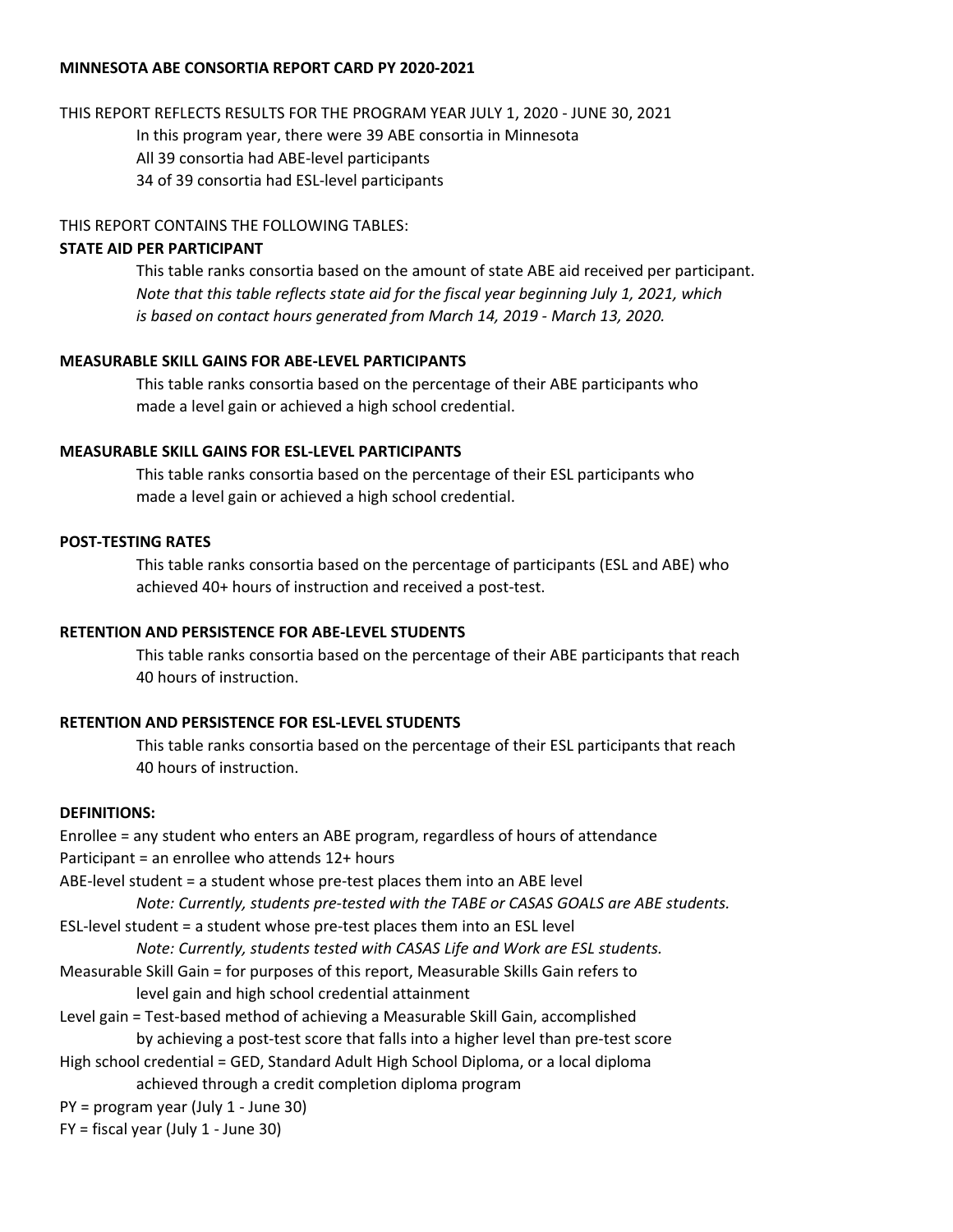# Minnesota ABE FY 2021-22 State Aid Per Participant

| <b>Consortium</b>                 | FY2021-22<br><b>State Aid</b> |              | <b>State Aid</b><br><b>Rank</b> | <b>Number of</b><br><b>Participants</b><br>$(PY 20-21)$ | <b>Number of</b><br><b>Participants</b><br><b>Rank</b> |                           | <b>State Aid</b><br>per<br><b>Participant</b> |
|-----------------------------------|-------------------------------|--------------|---------------------------------|---------------------------------------------------------|--------------------------------------------------------|---------------------------|-----------------------------------------------|
| <b>Arrowhead Economic OA</b>      | \$                            | 830,304.20   | 18                              | 172                                                     | 24                                                     | \$                        | 4,827.35                                      |
| <b>SouthWest Metro</b>            | \$                            | 1,114,967.56 | 14                              | 292                                                     | 19                                                     | \$                        | 3,818.38                                      |
| Lakeville                         | \$                            | 198,491.26   | 29                              | 59                                                      | 33                                                     | \$                        | 3,364.26                                      |
| <b>Lakes Area ABE</b>             | \$                            | 237,657.20   | 28                              | 73                                                      | 29                                                     | \$                        | 3,255.58                                      |
| <b>Metro East</b>                 | \$                            | 4,167,422.48 | 4                               | 1310                                                    | 5                                                      | \$                        | 3,181.24                                      |
| <b>Cass Lake Bena Walker</b>      | \$                            | 70,693.06    | 35                              | 23                                                      | 37                                                     | \$                        | 3,073.61                                      |
| <b>South Suburban ABE</b>         | \$                            | 395,337.80   | 25                              | 130                                                     | 26                                                     | \$                        | 3,041.06                                      |
| <b>Robbinsdale</b>                | \$                            | 1,235,204.97 | 12                              | 416                                                     | 15                                                     | \$                        | 2,969.24                                      |
| <b>Area Adult Learning Coop</b>   | \$                            | 246,945.60   | 26                              | 86                                                      | 28                                                     | \$                        | 2,871.46                                      |
| <b>Osseo ABE</b>                  | \$                            | 1,578,847.55 | 10                              | 571                                                     | 11                                                     | \$                        | 2,765.06                                      |
| <b>Minneapolis</b>                | \$                            | 5,670,377.23 | 2                               | 2080                                                    | 3                                                      | \$                        | 2,726.14                                      |
| <b>Metro South ABE</b>            | \$                            | 2,434,722.10 | 6                               | 928                                                     | 6                                                      | \$                        | 2,623.62                                      |
| <b>Central MN ABE</b>             | \$                            | 1,844,598.42 | 7                               | 719                                                     | 8                                                      | \$                        | 2,565.51                                      |
| <b>Glacial Lakes ABE</b>          | \$                            | 649,163.66   | 20                              | 254                                                     | 21                                                     | \$                        | 2,555.76                                      |
| <b>Southwest ABE</b>              | \$                            | 1,522,871.56 | 11                              | 603                                                     | 10                                                     | $\boldsymbol{\mathsf{s}}$ | 2,525.49                                      |
| <b>WEST ABE</b>                   | \$                            | 1,194,850.07 | 13                              | 484                                                     | 13                                                     | \$                        | 2,468.70                                      |
| <b>Statewide</b>                  | \$<br>50,196,487.85           |              |                                 | 20,469                                                  |                                                        | \$                        | 2,452.32                                      |
| <b>Moorhead</b>                   | \$                            | 470,380.44   | 23                              | 197                                                     | 23                                                     | Ś.                        | 2,387.72                                      |
| <b>Hiawatha Valley ABE</b>        | \$                            | 147,604.60   | 31                              | 63                                                      | 32                                                     | \$                        | 2,342.93                                      |
| <b>Mankato</b>                    | \$                            | 869,577.02   | 17                              | 373                                                     | 17                                                     | \$                        | 2,331.31                                      |
| <b>Corrections</b>                | \$                            | 5,334,841.53 | 3                               | 2310                                                    | 2                                                      | \$                        | 2,309.46                                      |
| <b>Red Lake</b>                   | \$                            | 57,539.85    | 37                              | 25                                                      | 36                                                     | \$                        | 2,301.59                                      |
| <b>Rochester</b>                  | \$                            | 1,766,423.74 | 8                               | 770                                                     | 7                                                      | \$                        | 2,294.06                                      |
| <b>Southeast ABE</b>              | \$                            | 1,585,514.24 | 9                               | 693                                                     | 9                                                      | \$                        | 2,287.90                                      |
| <b>Great Rivers ABE</b>           | \$                            | 572,422.67   | 22                              | 254                                                     | 20                                                     | \$                        | 2,253.63                                      |
| <b>Farmington-Northfield</b>      | \$                            | 107,690.00   | 33                              | 48                                                      | 34                                                     | \$                        | 2,243.54                                      |
| <b>St. Paul CLC</b>               | \$                            | 8,005,778.89 | 1                               | 3576                                                    | $\mathbf{1}$                                           | \$                        | 2,238.75                                      |
| <b>Rosemount-AV-Eagan</b>         | \$                            | 985,893.99   | 16                              | 445                                                     | 14                                                     | \$                        | 2,215.49                                      |
| <b>Northwest Service Coop</b>     | \$                            | 652,685.00   | 19                              | 304                                                     | $18$ \$                                                |                           | 2,146.99                                      |
| <b>ThinkSelf</b>                  | \$                            | 70,355.34    | 36                              | 33                                                      | $35 \,$ \$                                             |                           | 2,131.98                                      |
| <b>Metro North ABE</b>            | \$                            | 3,398,093.25 | 5                               | 1603                                                    | $\vert \mathbf{4} \vert$                               | \$                        | 2,119.83                                      |
| <b>Duluth ABE</b>                 | \$                            | 437,785.45   | 24                              | 210                                                     | 22   \$                                                |                           | 2,084.69                                      |
| <b>Adult Options In Education</b> | \$                            | 1,041,996.30 | 15                              | 514                                                     | 12                                                     | \$                        | 2,027.23                                      |
| <b>Alexandria ABE/ESL</b>         | \$                            | 142,763.50   | 32                              | 72                                                      | $30 $ \$                                               |                           | 1,982.83                                      |
| <b>Faribault County ABE</b>       | \$                            | 36,520.00    | 38                              | 20                                                      | $39 \,$ \$                                             |                           | 1,826.00                                      |
| <b>Brainerd ABE</b>               | \$                            | 243,645.57   | 27                              | 140                                                     | $25 \;$ \$                                             |                           | 1,740.33                                      |
| <b>Burnsville</b>                 | \$                            | 621,161.31   | 21                              | 414                                                     | $16 $ \$                                               |                           | 1,500.39                                      |
| <b>Tri-Co Corrections</b>         | \$                            | 151,607.84   | 30                              | 110                                                     | 27 <sub>1</sub>                                        | \$                        | 1,378.25                                      |
| <b>White Earth</b>                | \$                            | 27,539.60    | 39                              | 23                                                      | $38 $ \$                                               |                           | 1,197.37                                      |
| <b>American Indian OIC</b>        | \$                            | 76,213.00    | 34                              | 72                                                      | $31 \,$ \$                                             |                           | 1,058.51                                      |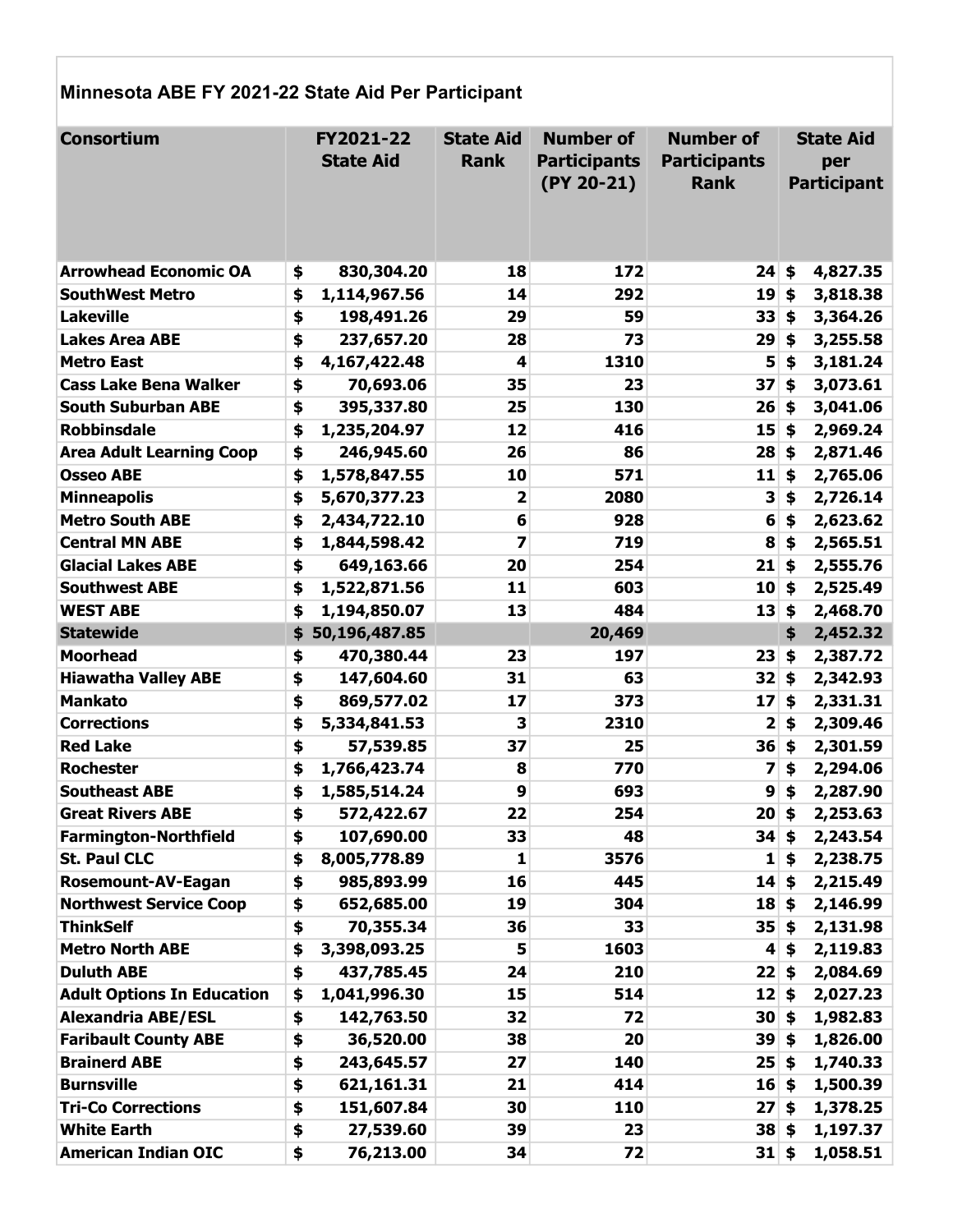Minnesota ABE PY 2021 Measurable Skill Gains (Level Gains and High School Credentials)

ABE-Level Participants (12+ hours)\*

| <b>Consortium</b>                 | <b>Number of</b>    | <b>Number of</b>        | <b>Number of</b>                 | <b>Number of</b>                      | <b>Percent of</b>   |
|-----------------------------------|---------------------|-------------------------|----------------------------------|---------------------------------------|---------------------|
|                                   | <b>Participants</b> |                         | <b>Participants Participants</b> | <b>Participants</b>                   | <b>Participants</b> |
|                                   | (ABE Levels)        | <b>Rank</b>             |                                  | who Made a who Completed with MSG *** |                     |
|                                   |                     |                         | <b>Level Gain</b>                | a High School                         |                     |
|                                   |                     |                         |                                  | <b>Credential **</b>                  |                     |
|                                   |                     |                         |                                  |                                       |                     |
| <b>Tri-Co Corrections</b>         | 110                 | 25                      | 51                               | 11                                    | 52.7%               |
| <b>NRS Target</b>                 |                     |                         |                                  |                                       | 43.0%               |
| <b>Cass Lake Bena Walker</b>      | 23                  | 34                      | 6                                | 8                                     | 39.1%               |
| <b>Hiawatha Valley ABE</b>        | 57                  | 30                      | 12                               | 12                                    | 38.6%               |
| <b>Moorhead</b>                   | 113                 | 24                      | 26                               | 20                                    | 37.2%               |
| <b>Rochester</b>                  | 452                 | 7                       | 116                              | 32                                    | 32.1%               |
| <b>White Earth</b>                | 23                  | 34                      | 0                                | 7                                     | 30.4%               |
| <b>WEST ABE</b>                   | 335                 | 9                       | 90                               | 12                                    | 29.0%               |
| <b>Lakes Area ABE</b>             | 56                  | 31                      | 8                                | 9                                     | 28.6%               |
| <b>Corrections</b>                | 2226                | 1                       | 456                              | 166                                   | 25.8%               |
| <b>Farmington-Northfield</b>      | 16                  | 38                      | 2                                | 2                                     | 25.0%               |
| <b>Central MN ABE</b>             | 189                 | 16                      | 18                               | 31                                    | 24.3%               |
| <b>Southeast ABE</b>              | 387                 | 8                       | 84                               | 9                                     | 23.5%               |
| <b>Southwest ABE</b>              | 208                 | 12                      | 29                               | 22                                    | 21.6%               |
| <b>Alexandria ABE/ESL</b>         | 63                  | 29                      | 8                                | 5                                     | 20.6%               |
| <b>Great Rivers ABE</b>           | 191                 | 15                      | 27                               | 13                                    | 20.4%               |
| <b>Northwest Service Coop</b>     | 174                 | 19                      | 21                               | 9                                     | 16.7%               |
| <b>Statewide Average</b>          | 11172               | $\bf{0}$                | 1299                             | 640                                   | 16.5%               |
| <b>Adult Options In Education</b> | 183                 | 18                      | 22                               | 9                                     | 16.4%               |
| <b>Burnsville</b>                 | 135                 | 21                      | 17                               | 6                                     | 16.3%               |
| <b>Faribault County ABE</b>       | 19                  | 36                      | 2                                | 1                                     | 15.8%               |
| <b>Metro East</b>                 | 795                 | 5                       | 98                               | 28                                    | 15.3%               |
| <b>Brainerd ABE</b>               | 134                 | 22                      | 1                                | 18                                    | 14.2%               |
| <b>Glacial Lakes ABE</b>          | 109                 | 26                      | $\overline{\mathbf{2}}$          | 13                                    | 13.8%               |
| <b>Metro South ABE</b>            | 544                 | 6                       | 48                               | 30                                    | 13.4%               |
| <b>Minneapolis</b>                | 888                 | 4                       | 56                               | 58                                    | 12.6%               |
| <b>Duluth ABE</b>                 | 199                 | 13                      | 19                               | 8                                     | 12.1%               |
| <b>Robbinsdale</b>                | 234                 | 11                      | 21                               | 8                                     | 12.0%               |
| <b>Area Adult Learning Coop</b>   | 18                  | 37                      | $\overline{\mathbf{2}}$          | $\mathbf{0}$                          | 11.1%               |
| <b>Arrowhead Economic OA</b>      | 166                 | 20                      | 6                                | 12                                    | 10.2%               |
| <b>SouthWest Metro</b>            | 121                 | 23                      | 8                                | 4                                     | 9.9%                |
| <b>Rosemount-AV-Eagan</b>         | 194                 | 14                      | $\overline{\mathbf{z}}$          | 11                                    | 9.3%                |
| <b>Red Lake</b>                   | 25                  | 33                      | $\mathbf 0$                      | $\mathbf{2}$                          | 8.0%                |
| <b>Osseo ABE</b>                  | 301                 | 10                      | 18                               | 7                                     | 8.0%                |
| <b>South Suburban ABE</b>         | 89                  | 27                      | 1                                | 5                                     | 6.7%                |
| <b>St. Paul CLC</b>               | 1390                | $\overline{\mathbf{2}}$ | 50                               | 29                                    | 5.6%                |
| <b>American Indian OIC</b>        | 72                  | 28                      | $\mathbf{2}$                     | 1                                     | 4.2%                |
| <b>Mankato</b>                    | 187                 | 17                      | $\overline{\mathbf{3}}$          | 5                                     | 3.7%                |

\* Includes Level 6 (High Adult Secondary) Students

\*\* GED, Standard Adult High School Diploma, or local High School Diploma via credit completion

\*\*\* Measurable Skill Gains (MSG) includes: Level Gain or High School Credential completion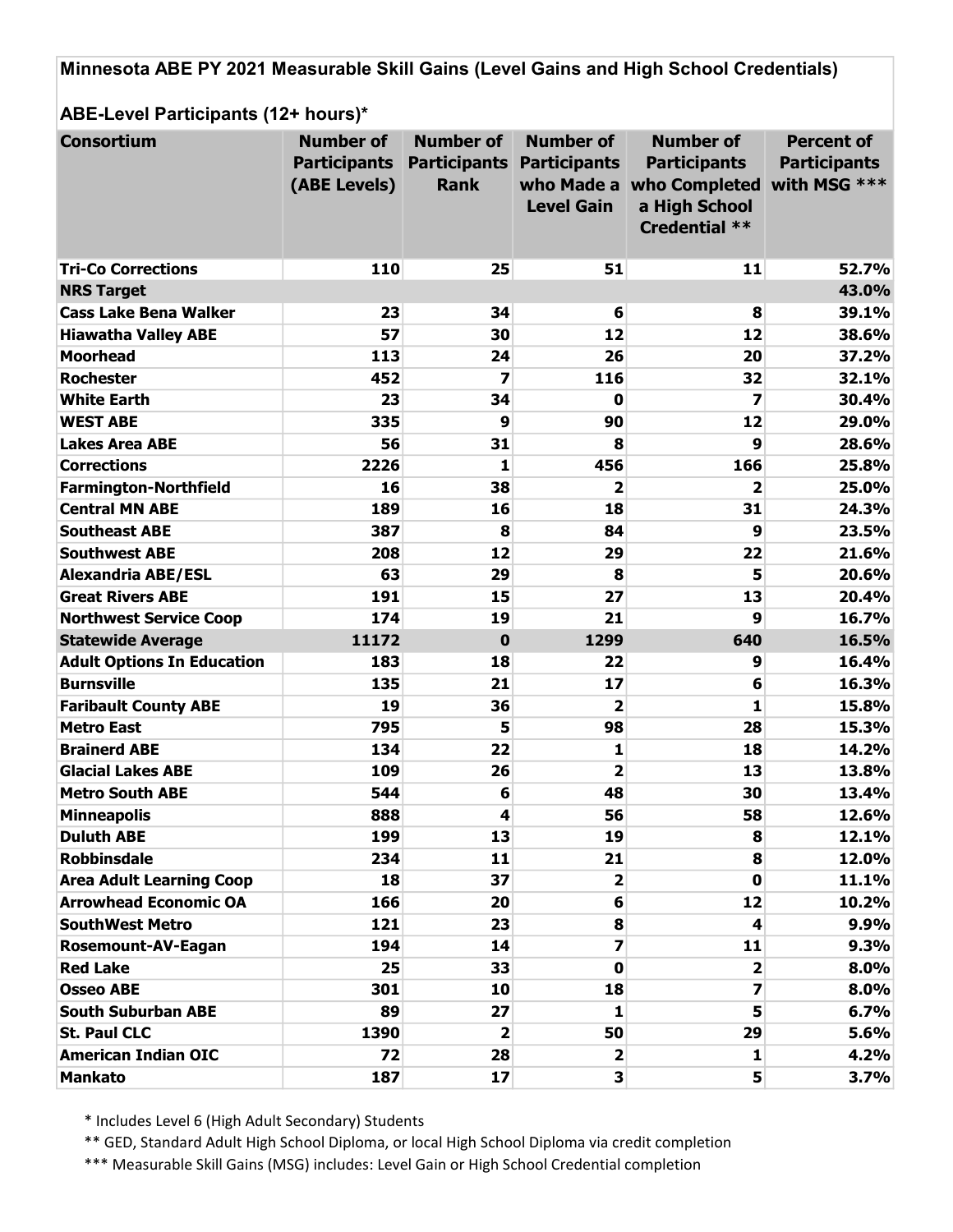Minnesota ABE PY 2021 Measurable Skill Gains (Level Gains and High School Credentials)

## ABE-Level Participants (12+ hours)\*

| <b>Consortium</b>      | <b>Number of</b><br><b>Participants Participants Participants</b><br>(ABE Levels) | <b>Number of</b><br><b>Rank</b> | Number of<br><b>Level Gain</b> | <b>Number of</b><br><b>Participants</b><br>who Made a who Completed with MSG ***<br>a High School<br><b>Credential **</b> | <b>Percent of</b><br><b>Participants</b> |
|------------------------|-----------------------------------------------------------------------------------|---------------------------------|--------------------------------|---------------------------------------------------------------------------------------------------------------------------|------------------------------------------|
| <b>Metro North ABE</b> | 900                                                                               | 3                               | 3                              | 25                                                                                                                        | 3.1%                                     |
| <b>Lakeville</b>       | 36                                                                                | 32 <sup>2</sup>                 | 0                              |                                                                                                                           | 2.8%                                     |
| <b>ThinkSelf</b>       | 7                                                                                 | 39                              | 0                              | 0                                                                                                                         | 0.0%                                     |

\* Includes Level 6 (High Adult Secondary) Students

\*\* GED, Standard Adult High School Diploma, or local High School Diploma via credit completion

\*\*\* Measurable Skill Gains (MSG) includes: Level Gain or High School Credential completion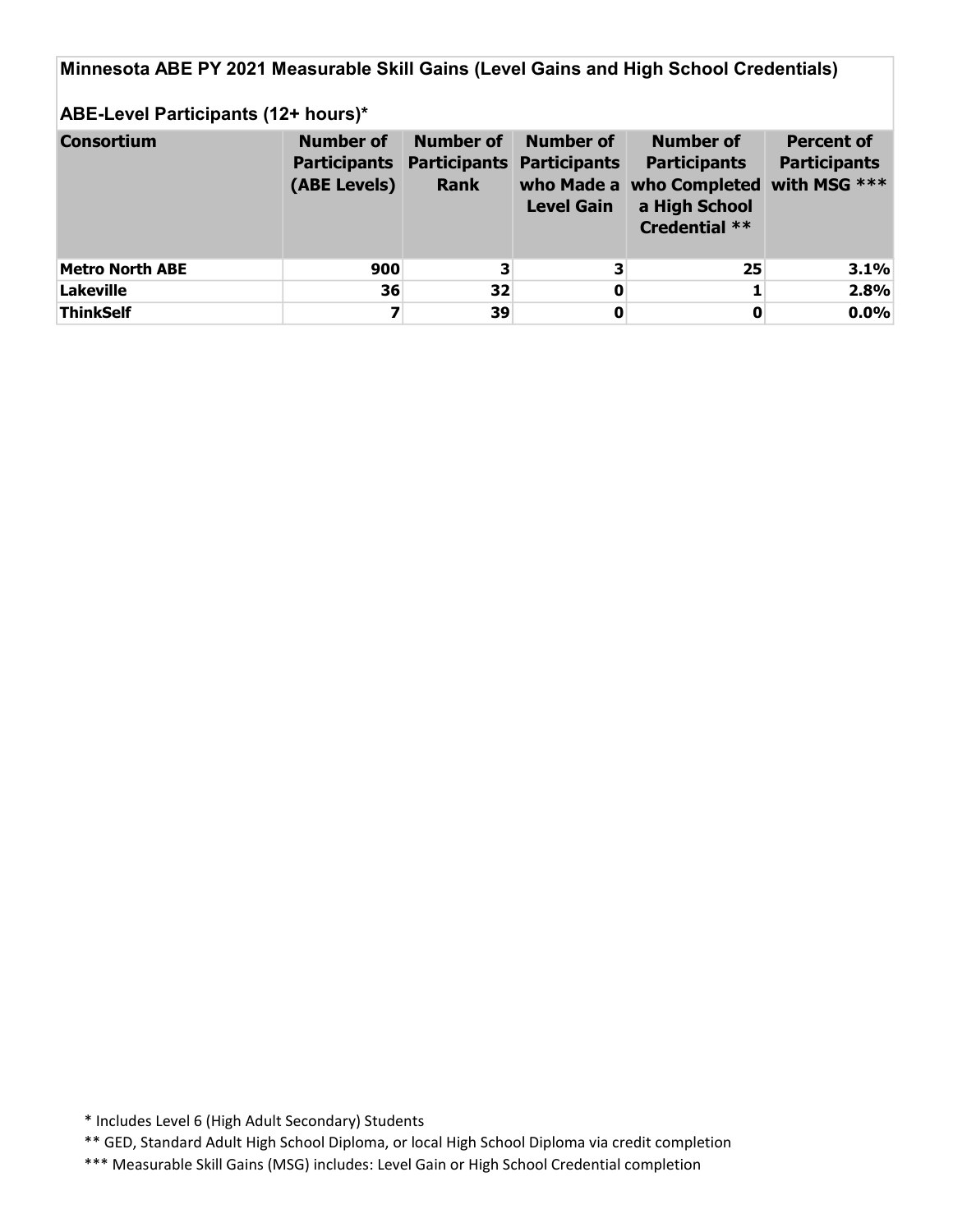Minnesota ABE PY 2021 Measurable Skill Gains (Level Gains and High School Credentials)

ESL-Level Participants (12+ hours)

| <b>Consortium</b>                 | <b>Number of</b> | <b>Number of</b>                 | <b>Number of</b>        | <b>Number of</b>    | <b>Percent of</b>        |
|-----------------------------------|------------------|----------------------------------|-------------------------|---------------------|--------------------------|
|                                   |                  | <b>Participants Participants</b> | <b>Participants</b>     | <b>Participants</b> | <b>Participants with</b> |
|                                   | (ESL Levels)     | <b>Rank</b>                      | who Made a              | who Completed       | MSG **                   |
|                                   |                  |                                  | <b>Level Gain</b>       | a High School       |                          |
|                                   |                  |                                  |                         | Credential *        |                          |
| <b>Hiawatha Valley ABE</b>        | 6                | 31                               | 3                       | $\mathbf 0$         | 50.0%                    |
| <b>NRS Target</b>                 |                  |                                  |                         |                     | 43.0%                    |
| <b>Moorhead</b>                   | 84               | 20                               | 28                      | $\mathbf 0$         | 33.3%                    |
| <b>Arrowhead Economic OA</b>      | 6                | 31                               | $\overline{\mathbf{2}}$ | $\mathbf 0$         | 33.3%                    |
| <b>Brainerd ABE</b>               | 6                | 31                               | $\overline{\mathbf{2}}$ | 0                   | 33.3%                    |
| <b>Osseo ABE</b>                  | 270              | 12                               | 88                      | 0                   | 32.6%                    |
| <b>Corrections</b>                | 84               | 20                               | 27                      | $\mathbf 0$         | 32.1%                    |
| <b>Northwest Service Coop</b>     | 130              | 19                               | 37                      | 0                   | 28.5%                    |
| <b>WEST ABE</b>                   | 149              | 17                               | 40                      | $\mathbf 0$         | 26.8%                    |
| <b>Burnsville</b>                 | 279              | 11                               | 73                      | 0                   | 26.2%                    |
| <b>Southeast ABE</b>              | 306              | 10                               | 75                      | 0                   | 24.5%                    |
| <b>Rochester</b>                  | 318              | 9                                | 76                      | $\mathbf 0$         | 23.9%                    |
| <b>Adult Options In Education</b> | 331              | 8                                | 76                      | 0                   | 23.0%                    |
| <b>Alexandria ABE/ESL</b>         | 9                | 30                               | $\overline{\mathbf{2}}$ | 0                   | 22.2%                    |
| <b>Great Rivers ABE</b>           | 63               | 23                               | 13                      | 0                   | 20.6%                    |
| <b>Area Adult Learning Coop</b>   | 68               | 22                               | 12                      | 0                   | 17.6%                    |
| <b>Lakes Area ABE</b>             | 17               | 28                               | 3                       | 0                   | 17.6%                    |
| <b>Mankato</b>                    | 186              | 14                               | 30                      | $\bf{0}$            | 16.1%                    |
| <b>Farmington-Northfield</b>      | 32               | 25                               | 5                       | 0                   | 15.6%                    |
| <b>Southwest ABE</b>              | 395              | 6                                | 58                      | 1                   | 14.9%                    |
| <b>Metro East</b>                 | 515              | 5                                | 64                      | $\mathbf{1}$        | 12.6%                    |
| <b>Statewide Average</b>          | 8879             | $\mathbf 0$                      | 1040                    | 26                  | 11.9%                    |
| <b>SouthWest Metro</b>            | 171              | 16                               | 17                      | 0                   | 9.9%                     |
| <b>Duluth ABE</b>                 | 11               | 29                               | 1                       | 0                   | 9.1%                     |
| <b>St. Paul CLC</b>               | 2186             | 1                                | 163                     | 19                  | 8.0%                     |
| <b>Central MN ABE</b>             | 530              | 4                                | 41                      | $\mathbf{1}$        | 7.9%                     |
| <b>Minneapolis</b>                | 1192             | 2                                | 81                      | 3                   | 7.0%                     |
| <b>Glacial Lakes ABE</b>          | 145              | 18                               | 9                       | 1                   | 6.9%                     |
| <b>South Suburban ABE</b>         | 41               | 24                               | $\overline{\mathbf{2}}$ | $\mathbf 0$         | 4.9%                     |
| <b>Metro North ABE</b>            | 703              | 3                                | 34                      | $\mathbf 0$         | 4.8%                     |
| <b>Rosemount-AV-Eagan</b>         | 251              | 13                               | 12                      | $\mathbf 0$         | 4.8%                     |
| <b>Metro South ABE</b>            | 384              | 7                                | 6                       | 0                   | 1.6%                     |
| <b>Robbinsdale</b>                | 182              | 15                               | 2                       | $\mathbf{0}$        | 1.1%                     |
| <b>ThinkSelf</b>                  | 26               | 26                               | $\mathbf 0$             | $\mathbf 0$         | 0.0%                     |
| Lakeville                         | 23               | 27                               | 0                       | $\mathbf 0$         | 0.0%                     |
| <b>Faribault County ABE</b>       | $\mathbf{1}$     | 34                               | 0                       | $\mathbf 0$         | 0.0%                     |

\* GED, Standard Adult High School Diploma, or local High School Diploma via credit completion

\*\* Measurable Skill Gains (MSG) includes: Level Gain or High School Credential completion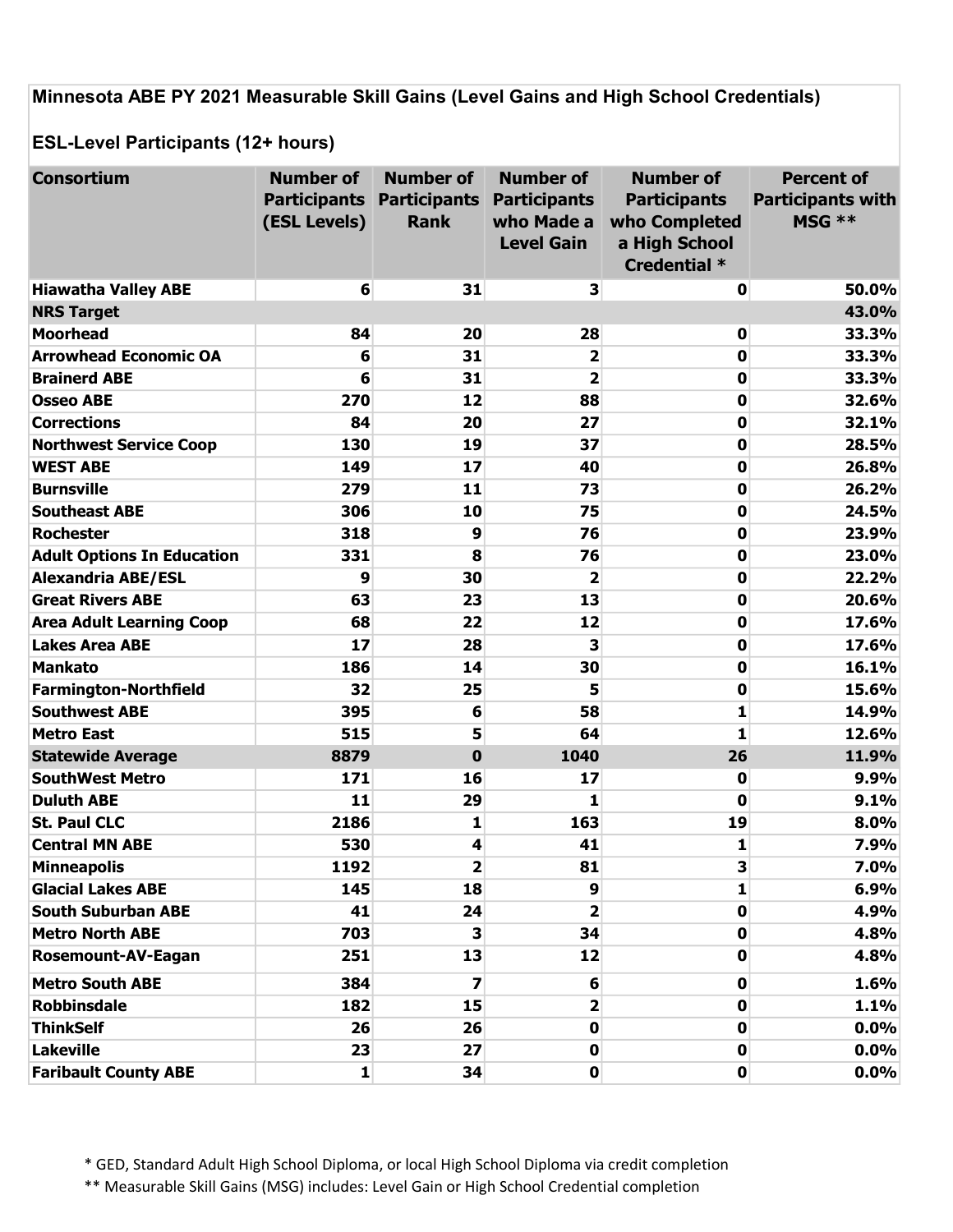# Minnesota ABE PY 2021 Post-testing Rates ABE-Level and ESL-Level Participants (12+ hours)

| <b>Consortium</b>                 | <b>Number of</b>    | <b>Percent of</b>         | <b>Number of</b>         | <b>Percent of</b>        |
|-----------------------------------|---------------------|---------------------------|--------------------------|--------------------------|
|                                   | <b>Participants</b> | <b>Participants Post-</b> | <b>Participants with</b> | <b>Participants with</b> |
|                                   | (ABE and ESL        | <b>Tested</b>             | 40+ Hour                 | 40+ Hours Post-          |
|                                   | Levels)             |                           |                          | <b>Tested</b>            |
| <b>Cass Lake Bena Walker</b>      | 23                  | 30.4%                     | 8                        | 87.5%                    |
| <b>Farmington-Northfield</b>      | 48                  | 37.5%                     | 15                       | 86.7%                    |
| <b>Moorhead</b>                   | 197                 | 46.2%                     | 97                       | 84.5%                    |
| <b>Tri-Co Corrections</b>         | 110                 | 47.3%                     | 47                       | 83.0%                    |
| <b>WEST ABE</b>                   | 484                 | 41.3%                     | 218                      | 74.3%                    |
| <b>Southeast ABE</b>              | 693                 | 54.0%                     | 410                      | 72.7%                    |
| <b>Northwest Service Coop</b>     | 304                 | 30.9%                     | 130                      | 67.7%                    |
| <b>Burnsville</b>                 | 414                 | 48.8%                     | 272                      | 66.2%                    |
| <b>Rochester</b>                  | 770                 | 47.3%                     | 527                      | 64.3%                    |
| <b>Alexandria ABE/ESL</b>         | 72                  | 19.4%                     | 19                       | 63.2%                    |
| <b>Great Rivers ABE</b>           | 254                 | 41.3%                     | 149                      | 59.7%                    |
| <b>Area Adult Learning Coop</b>   | 86                  | 36.0%                     | 47                       | 59.6%                    |
| <b>Adult Options In Education</b> | 514                 | 38.5%                     | 388                      | 49.0%                    |
| <b>Corrections</b>                | 2310                | 37.5%                     | 1755                     | 48.0%                    |
| <b>Osseo ABE</b>                  | 571                 | 34.5%                     | 382                      | 46.6%                    |
| <b>Southwest ABE</b>              | 603                 | 27.5%                     | 306                      | 43.8%                    |
| <b>Hiawatha Valley ABE</b>        | 63                  | 33.3%                     | 28                       | 42.9%                    |
| <b>Lakes Area ABE</b>             | 73                  | 21.9%                     | 38                       | 39.5%                    |
| <b>Metro East</b>                 | 1310                | 26.4%                     | 900                      | 36.1%                    |
| <b>Statewide Average ESL</b>      | 8879                | 24.8%                     | 6167                     | 33.0%                    |
| <b>SouthWest Metro</b>            | 292                 | 24.7%                     | 193                      | 32.6%                    |
| <b>Statewide Average ABE</b>      | 11172               | 22.4%                     | 7055                     | 32.1%                    |
| <b>South Suburban ABE</b>         | 130                 | 16.9%                     | 68                       | 29.4%                    |
| <b>Central MN ABE</b>             | 719                 | 20.7%                     | 446                      | 29.1%                    |
| <b>Faribault County ABE</b>       | 20                  | 20.0%                     | 15                       | 26.7%                    |
| <b>Minneapolis</b>                | 2080                | 17.5%                     | 1538                     | 22.0%                    |
| <b>ThinkSelf</b>                  | 33                  | 15.2%                     | 23                       | 21.7%                    |
| <b>Glacial Lakes ABE</b>          | 254                 | 11.8%                     | 113                      | 21.2%                    |
| <b>Mankato</b>                    | 373                 | 13.9%                     | 237                      | 20.3%                    |
| <b>Rosemount-AV-Eagan</b>         | 445                 | 11.2%                     | 235                      | 19.6%                    |
| <b>Duluth ABE</b>                 | 210                 | 11.0%                     | 106                      | 18.9%                    |
| <b>Metro South ABE</b>            | 928                 | 15.3%                     | 700                      | 18.9%                    |
| <b>St. Paul CLC</b>               | 3576                | 13.5%                     | 2399                     | 17.3%                    |
| <b>Arrowhead Economic OA</b>      | 172                 | 7.0%                      | 67                       | 14.9%                    |
| <b>American Indian OIC</b>        | 72                  | 8.3%                      | 35                       | 14.3%                    |
| <b>Brainerd ABE</b>               | 140                 | 2.9%                      | 53                       | 7.5%                     |
| <b>Robbinsdale</b>                | 416                 | 6.0%                      | 295                      | 7.5%                     |
| <b>Metro North ABE</b>            | 1603                | 4.0%                      | 1102                     | 5.4%                     |
| <b>Lakeville</b>                  | 59                  | 6.8%                      | 23                       | 4.3%                     |
| <b>Red Lake</b>                   | 25                  | 0.0%                      | 8                        | 0.0%                     |
| <b>White Earth</b>                | 23                  | $0.0\%$                   | $\mathbf{1}$             | 0.0%                     |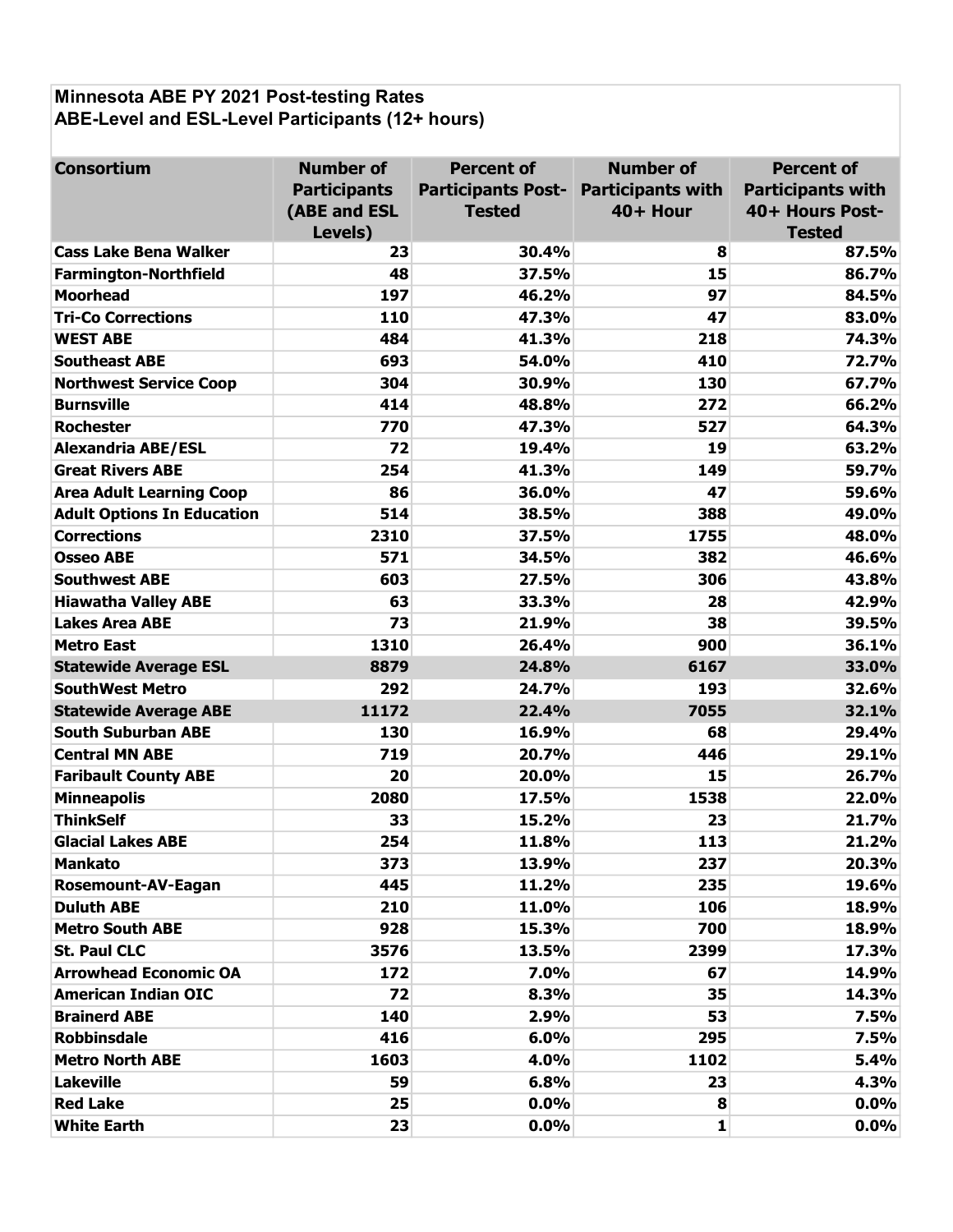## Minnesota ABE PY 2021 Retention and Persistence ABE-Level Students

| <b>Consortium</b>                 | <b>Number of</b><br><b>Enrollees</b><br>(ABE<br>Levels) | <b>Percent of</b><br><b>Enrollees</b><br><b>Retained to</b><br>12 Hours | <b>Percent of</b><br><b>Enrollees</b><br><b>Retained to</b><br><b>40 Hours</b> | <b>Number of</b><br><b>Participants Participant</b><br>(ABE<br>Levels) | <b>Average</b><br><b>Hours</b> | <b>Percent of</b><br><b>Participants</b><br><b>Retained to</b><br><b>40 Hours</b> |
|-----------------------------------|---------------------------------------------------------|-------------------------------------------------------------------------|--------------------------------------------------------------------------------|------------------------------------------------------------------------|--------------------------------|-----------------------------------------------------------------------------------|
| <b>Metro South ABE</b>            | 795                                                     | 68.4%                                                                   | 50.8%                                                                          | 544                                                                    | 136.32                         | 74.3%                                                                             |
| <b>ThinkSelf</b>                  | 10                                                      | 70.0%                                                                   | 50.0%                                                                          | $\overline{\mathbf{z}}$                                                | 59.39                          | 71.4%                                                                             |
| <b>Robbinsdale</b>                | 346                                                     | 67.6%                                                                   | 48.6%                                                                          | 234                                                                    | 95.56                          | 71.8%                                                                             |
| <b>Faribault County ABE</b>       | 31                                                      | 61.3%                                                                   | 48.4%                                                                          | 19                                                                     | 98.95                          | 78.9%                                                                             |
| <b>Rochester</b>                  | 692                                                     | 65.3%                                                                   | 45.1%                                                                          | 452                                                                    | 130.03                         | 69.0%                                                                             |
| <b>Adult Options In Education</b> | 250                                                     | 73.2%                                                                   | 44.8%                                                                          | 183                                                                    | 113.95                         | 61.2%                                                                             |
| <b>SouthWest Metro</b>            | 184                                                     | 65.8%                                                                   | 44.6%                                                                          | 121                                                                    | 102.96                         | 67.8%                                                                             |
| <b>St. Paul CLC</b>               | 2182                                                    | 63.7%                                                                   | 43.8%                                                                          | 1390                                                                   | 108.36                         | 68.8%                                                                             |
| <b>Osseo ABE</b>                  | 412                                                     | 73.1%                                                                   | 43.7%                                                                          | 301                                                                    | 81.21                          | 59.8%                                                                             |
| <b>Corrections</b>                | 3872                                                    | 57.5%                                                                   | 43.4%                                                                          | 2226                                                                   | 155.48                         | 75.5%                                                                             |
| <b>Southeast ABE</b>              | 523                                                     | 74.0%                                                                   | 41.9%                                                                          | 387                                                                    | 69.59                          | 56.6%                                                                             |
| <b>Minneapolis</b>                | 1604                                                    | 55.4%                                                                   | 39.7%                                                                          | 888                                                                    | 109.59                         | 71.7%                                                                             |
| <b>Metro East</b>                 | 1284                                                    | 61.9%                                                                   | 39.3%                                                                          | 795                                                                    | 149.50                         | 63.4%                                                                             |
| <b>Metro North ABE</b>            | 1457                                                    | 61.8%                                                                   | 38.6%                                                                          | 900                                                                    | 94.70                          | 62.6%                                                                             |
| <b>Statewide Average</b>          | 18426                                                   | 60.6%                                                                   | 38.3%                                                                          | 11172                                                                  | 108.21                         | 63.1%                                                                             |
| <b>Burnsville</b>                 | 275                                                     | 49.1%                                                                   | 32.7%                                                                          | 135                                                                    | 87.84                          | 66.7%                                                                             |
| <b>South Suburban ABE</b>         | 133                                                     | 66.9%                                                                   | 31.6%                                                                          | 89                                                                     | 64.68                          | 47.2%                                                                             |
| <b>Mankato</b>                    | 322                                                     | 58.1%                                                                   | 30.7%                                                                          | 187                                                                    | 72.97                          | 52.9%                                                                             |
| <b>Area Adult Learning Coop</b>   | 33                                                      | 54.5%                                                                   | 30.3%                                                                          | 18                                                                     | 60.89                          | 55.6%                                                                             |
| <b>Duluth ABE</b>                 | 329                                                     | 60.5%                                                                   | 29.8%                                                                          | 199                                                                    | 61.68                          | 49.2%                                                                             |
| <b>Hiawatha Valley ABE</b>        | 95                                                      | 60.0%                                                                   | 27.4%                                                                          | 57                                                                     | 34.21                          | 45.6%                                                                             |
| <b>Great Rivers ABE</b>           | 382                                                     | 50.0%                                                                   | 27.0%                                                                          | 191                                                                    | 78.48                          | 53.9%                                                                             |
| <b>Southwest ABE</b>              | 402                                                     | 51.7%                                                                   | 26.9%                                                                          | 208                                                                    | 54.41                          | 51.9%                                                                             |
| <b>Brainerd ABE</b>               | 203                                                     | 66.0%                                                                   | 24.6%                                                                          | 134                                                                    | 42.83                          | 37.3%                                                                             |
| <b>Lakes Area ABE</b>             | 124                                                     | 45.2%                                                                   | 23.4%                                                                          | 56                                                                     | 52.86                          | 51.8%                                                                             |
| <b>Arrowhead Economic OA</b>      | 275                                                     | 60.4%                                                                   | 22.9%                                                                          | 166                                                                    | 44.96                          | 38.0%                                                                             |
| <b>American Indian OIC</b>        | 158                                                     | 45.6%                                                                   | 22.2%                                                                          | 72                                                                     | 58.57                          | 48.6%                                                                             |
| <b>Rosemount-AV-Eagan</b>         | 452                                                     | 42.9%                                                                   | 21.9%                                                                          | 194                                                                    | 73.34                          | 51.0%                                                                             |
| <b>Central MN ABE</b>             | 427                                                     | 44.3%                                                                   | 21.1%                                                                          | 189                                                                    | 55.79                          | 47.6%                                                                             |
| <b>WEST ABE</b>                   | 595                                                     | 56.3%                                                                   | 21.0%                                                                          | 335                                                                    | 49.00                          | 37.3%                                                                             |
| <b>Tri-Co Corrections</b>         | 231                                                     | 47.6%                                                                   | 20.3%                                                                          | 110                                                                    | 48.09                          | 42.7%                                                                             |
| <b>Moorhead</b>                   | 214                                                     | 52.8%                                                                   | 20.1%                                                                          | 113                                                                    | 70.98                          | 38.1%                                                                             |
| <b>Glacial Lakes ABE</b>          | 182                                                     | 59.9%                                                                   | 19.8%                                                                          | 109                                                                    | 49.24                          | 33.0%                                                                             |
| <b>Farmington-Northfield</b>      | 31                                                      | 51.6%                                                                   | 19.4%                                                                          | 16                                                                     | 35.14                          | 37.5%                                                                             |
| <b>Lakeville</b>                  | 74                                                      | 48.6%                                                                   | 17.6%                                                                          | 36                                                                     | 61.61                          | 36.1%                                                                             |
| <b>Cass Lake Bena Walker</b>      | 52                                                      | 44.2%                                                                   | 15.4%                                                                          | 23                                                                     | 82.42                          | 34.8%                                                                             |
| <b>Northwest Service Coop</b>     | 328                                                     | 53.0%                                                                   | 13.7%                                                                          | 174                                                                    | 40.33                          | 25.9%                                                                             |
| <b>Red Lake</b>                   | 70                                                      | 35.7%                                                                   | 11.4%                                                                          | 25                                                                     | 42.22                          | 32.0%                                                                             |
| <b>Alexandria ABE/ESL</b>         | 128                                                     | 49.2%                                                                   | 10.9%                                                                          | 63                                                                     | 34.70                          | 22.2%                                                                             |
| <b>White Earth</b>                | 39                                                      | 59.0%                                                                   | 2.6%                                                                           | 23                                                                     | 20.15                          | 4.3%                                                                              |